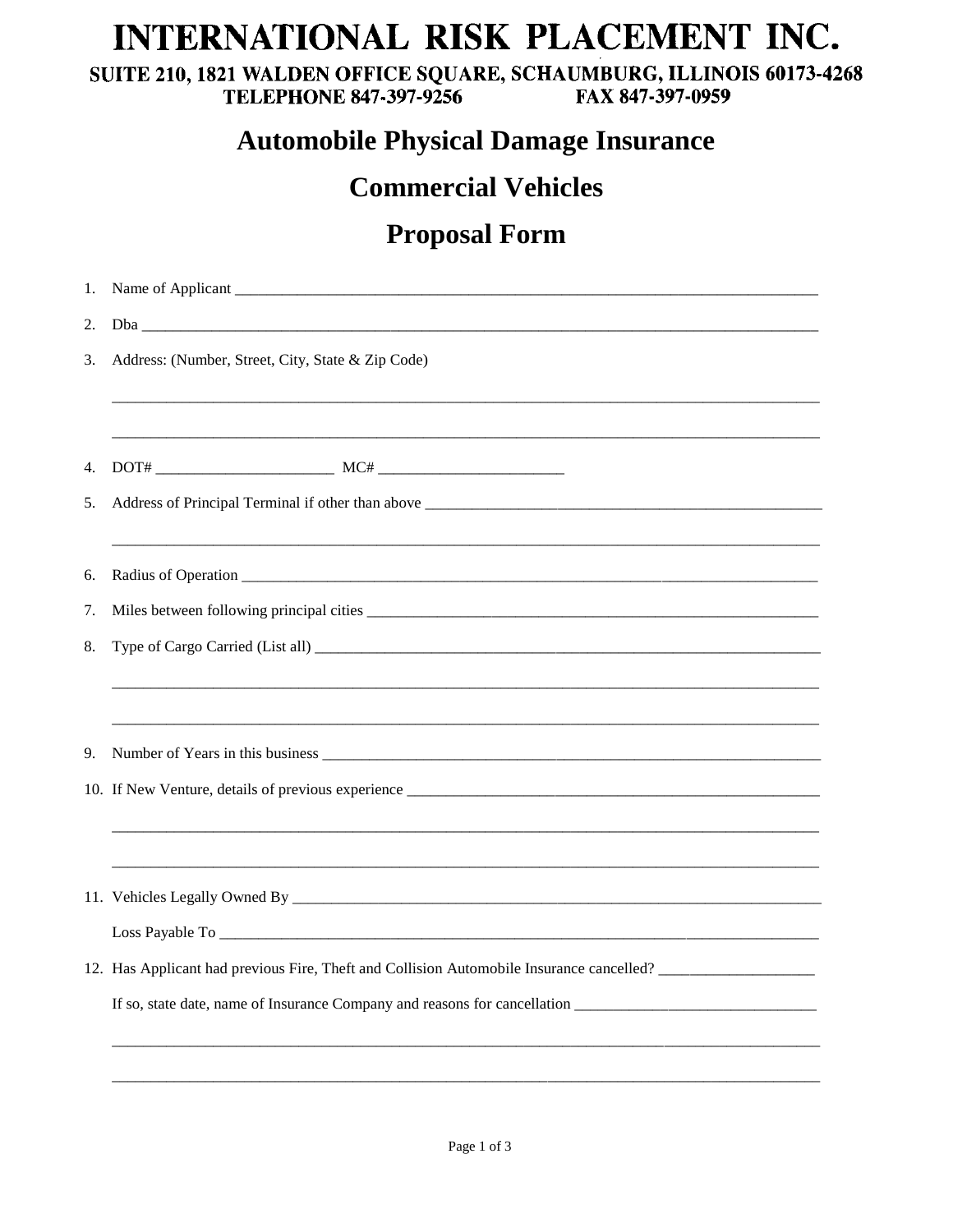## INTERNATIONAL RISK PLACEMENT INC.

# SUITE 210, 1821 WALDEN OFFICE SQUARE, SCHAUMBURG, ILLINOIS 60173-4268<br>TELEPHONE 847-397-9256 FAX 847-397-0959

|                                                                                           | 13. Is Vehicle(s) Owner Driven?                                                             |                                                                                                                |      |       |           |                            |                       |  |
|-------------------------------------------------------------------------------------------|---------------------------------------------------------------------------------------------|----------------------------------------------------------------------------------------------------------------|------|-------|-----------|----------------------------|-----------------------|--|
|                                                                                           | If drivers are employed, what investigations are made?                                      |                                                                                                                |      |       |           |                            |                       |  |
|                                                                                           |                                                                                             |                                                                                                                |      |       |           |                            |                       |  |
|                                                                                           | 14. If more than one vehicle covered, what is the estimated maximum possible terminal loss? |                                                                                                                |      |       |           |                            |                       |  |
|                                                                                           | 15. Amount of Deductible on Collision?                                                      |                                                                                                                |      |       |           |                            |                       |  |
|                                                                                           |                                                                                             |                                                                                                                |      |       |           |                            |                       |  |
|                                                                                           |                                                                                             |                                                                                                                |      |       |           |                            |                       |  |
| 18. Do you own or use Trucks and/or Trailers other than those listed under Item 20 below? |                                                                                             |                                                                                                                |      |       |           |                            |                       |  |
|                                                                                           |                                                                                             | If answer is, "Yes", please specify vehicles and state reasons why insurance is not required _________________ |      |       |           |                            |                       |  |
|                                                                                           | 19. Is Equipment regularly inspected and serviced, if so, at what periods?                  |                                                                                                                |      |       |           |                            |                       |  |
|                                                                                           |                                                                                             |                                                                                                                |      |       |           |                            |                       |  |
|                                                                                           | 21. Premiums and Losses sustained by applicant last five years:<br>Losses                   |                                                                                                                |      |       |           |                            |                       |  |
|                                                                                           | Year                                                                                        | Premiums                                                                                                       | Fire | Theft | Collision | Any other<br>Physical loss | Deductible<br>Applied |  |
|                                                                                           | 20                                                                                          | $\mathcal{S}$                                                                                                  |      |       |           |                            |                       |  |
|                                                                                           | 20                                                                                          | $\overline{\mathbb{S}}$                                                                                        |      |       |           |                            |                       |  |
|                                                                                           | 20                                                                                          | $\mathcal{S}$                                                                                                  |      |       |           |                            |                       |  |
|                                                                                           | 20                                                                                          | $\mathcal{S}$                                                                                                  |      |       |           |                            |                       |  |
|                                                                                           | 20                                                                                          | \$                                                                                                             |      |       |           |                            |                       |  |